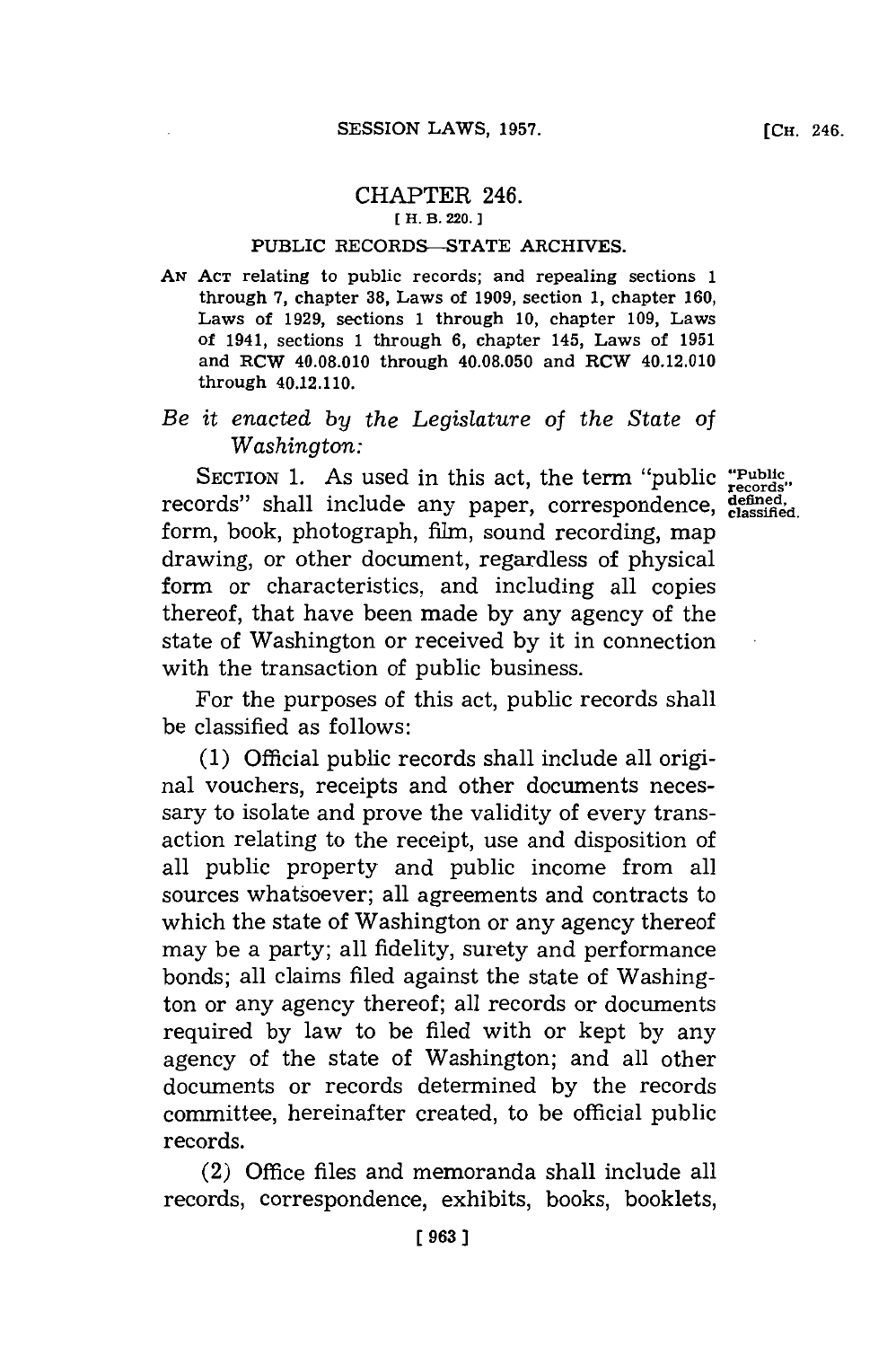**Public records classified.**

drawings, maps, blank forms, or documents not above defined and classified as official public records; all duplicate copies of official public records filed with any agency of the state of Washington; all documents and reports made for the internal administration of the office to which they pertain but not required **by** law to be filed or kept with such agency; and all other documents or records, determined **by** the records committee, hereinafter created, to be office files and memoranda.

**Division of archives and records man- agement-Pow ers, func-tions, duties.**

**SEC.** 2. **All** public records shall be and remain the property of the state of Washington. They shall be delivered **by** outgoing officials and employees to their successors and shall be preserved, stored, transferred, destroyed or disposed of, and otherwise managed, only in accordance with the provisions of this act. In order to insure the proper management and safeguarding of public records, the division of archives of the department of general administration is designated as the division of archives and records management, and, under the administration of the state archivist, who shall have reasonable access to all public records, wherever kept, for purposes of information, surveying, or cataloguing, shall undertake the following functions, duties, and responsibilities:

**(1)** To manage the achives of the state of Washington;

(2) To centralize the archives of the state of Washington, to make them available for reference and scholarship, and to insure their proper preservation;

**(3)** To inspect, inventory, catalog, and arrange retention and transfer schedules on all record files of all state departments and other agencies of state government;

(4) To insure the maintenance and security of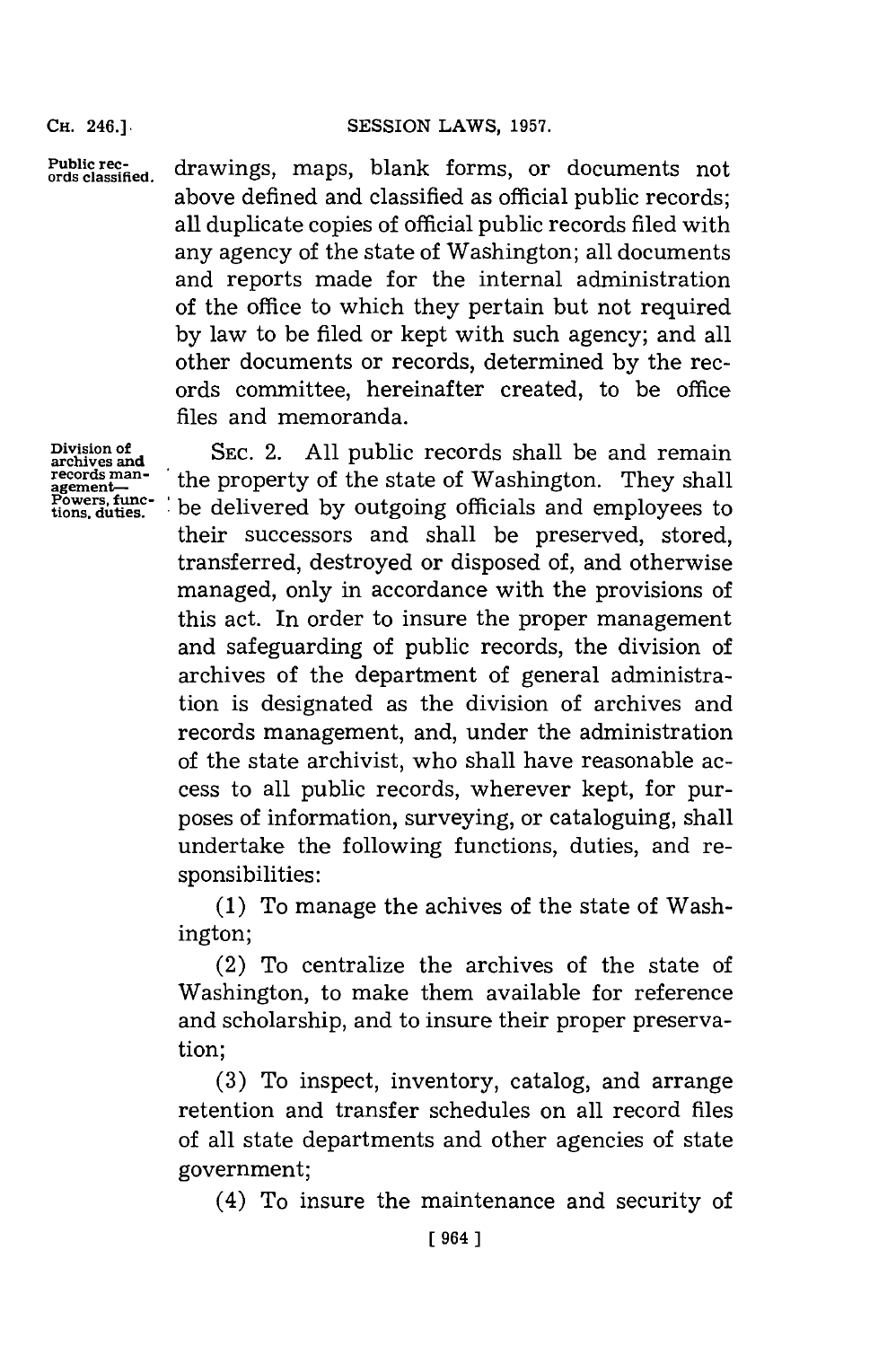all state public records and to establish safeguards **Division of archives and** against unauthorized removal or destruction.

**(5)** To establish and operate such state record centers as may from time to time be authorized **by** appropriation, for the purpose of preserving, servicing, screening and protecting all state public records which must be preserved temporarily or permanently, but which need not be retained in office space and equipment.

**(6)** To gather and disseminate to interested agencies information on all phases of records management and current practices, methods, procedures and devices for efficient and economical management of records.

**(7)** To operate a central microfilming bureau which will microfilm, at cost, records approved for filming **by** the head of the office of origin and the archivist; to approve microfilming projects undertaken **by** state departments and all other agencies of state government; and to maintain proper standards for this work.

**(8)** To maintain necessary facilities for the review of records approved for destruction and for their economical disposition **by** sale or burning; directly to supervise such destruction of public records as shall be authorized **by** the terms of this act.

SEc. **3. All** public records, not required in the **Public rec- ords to be** EC. 3. All public records, not required in the rubic research operation of the office where they are made **that archives**<br>
and all records of overy agency commission <u>Procedure</u> or kept, and all records of every agency, commission, **upon transfer.** committee, or any other activity of state government which may be abolished or discontinued, shall be transferred to the state archives so that the valuable historical records of the state may be centralized, made more widely available, and insured permanent preservation: *Provided,* That this section shall have **Proviso.** no application to public records approved for destruction under the subsequent provisions of this act.

**record man-**<br> **agement—**<br> **Powers, func-**<br> **tions, duties.**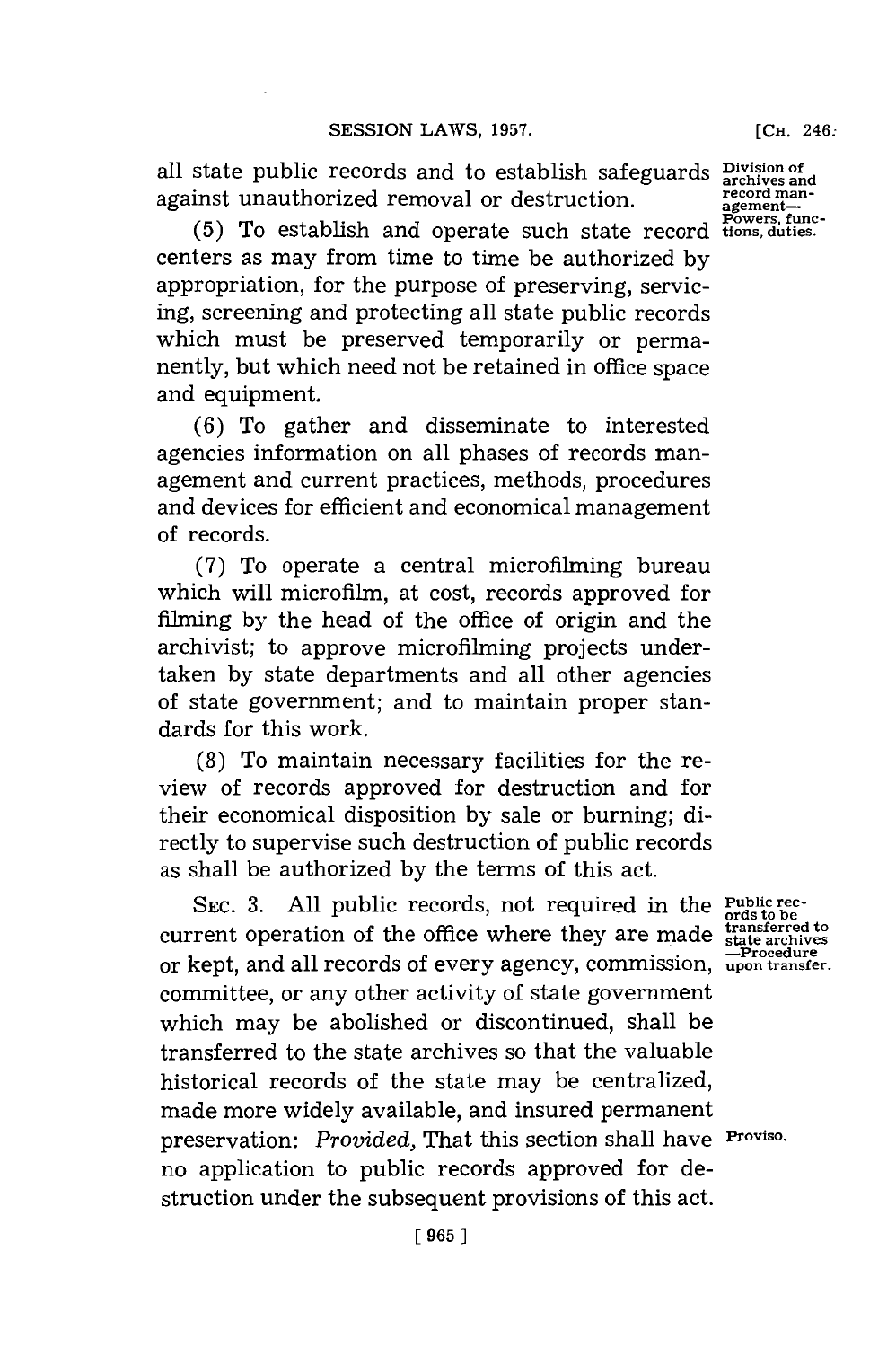When so transferred, copies of the public records concerned shall be made and certified **by** the archivist, which certification shall have the same force and effect as though made **by** the officer originally in charge of them. Fees may be charged to cover the cost of reproduction. In turning over the archives of his office, the officer in charge thereof, or his successor, thereby loses none of his rights of access to them, without charge, whenever necessary.

**SEC.** 4. Each department or other agency of the state government shall designate a records officer to supervise its records program and to represent the office in all contacts with the records committee, hereinafter created, and the division of archives and records management. The records officer and the archivist shall prepare transfer schedules for the transfer of public records to the records centers or to the archives. Transfer shall be made **by** requisition from the archivist upon the basis of such agreed transfer schedules. If a particular agency or department does not wish to transfer the requisitioned records at the time scheduled, the records officer shall, within thirty days, notify the archivist and request a change in the schedule, including his reasons therefor.

**SEC. 5.** There is created a committee, to be known as the records committee, composed of the archivist, an appointee of the state auditor, and an appointee of the attorney general. Committee members shall serve without additional salary, but shall be entitled to traveling expenses incurred incident to committee records. Such expenses shall be paid from the appropriations made for operation of their respective departments or offices.

The records committee shall meet at least once every quarter or oftener as business dictates. Action **by** the committee shall be **by** majority vote and records shall be kept of all committee business.

**Public rec- ords, transfer to state archives. Department records officer-Transfer schedules.**

**Records corn- niittee-Membership-Meetings. procedure.**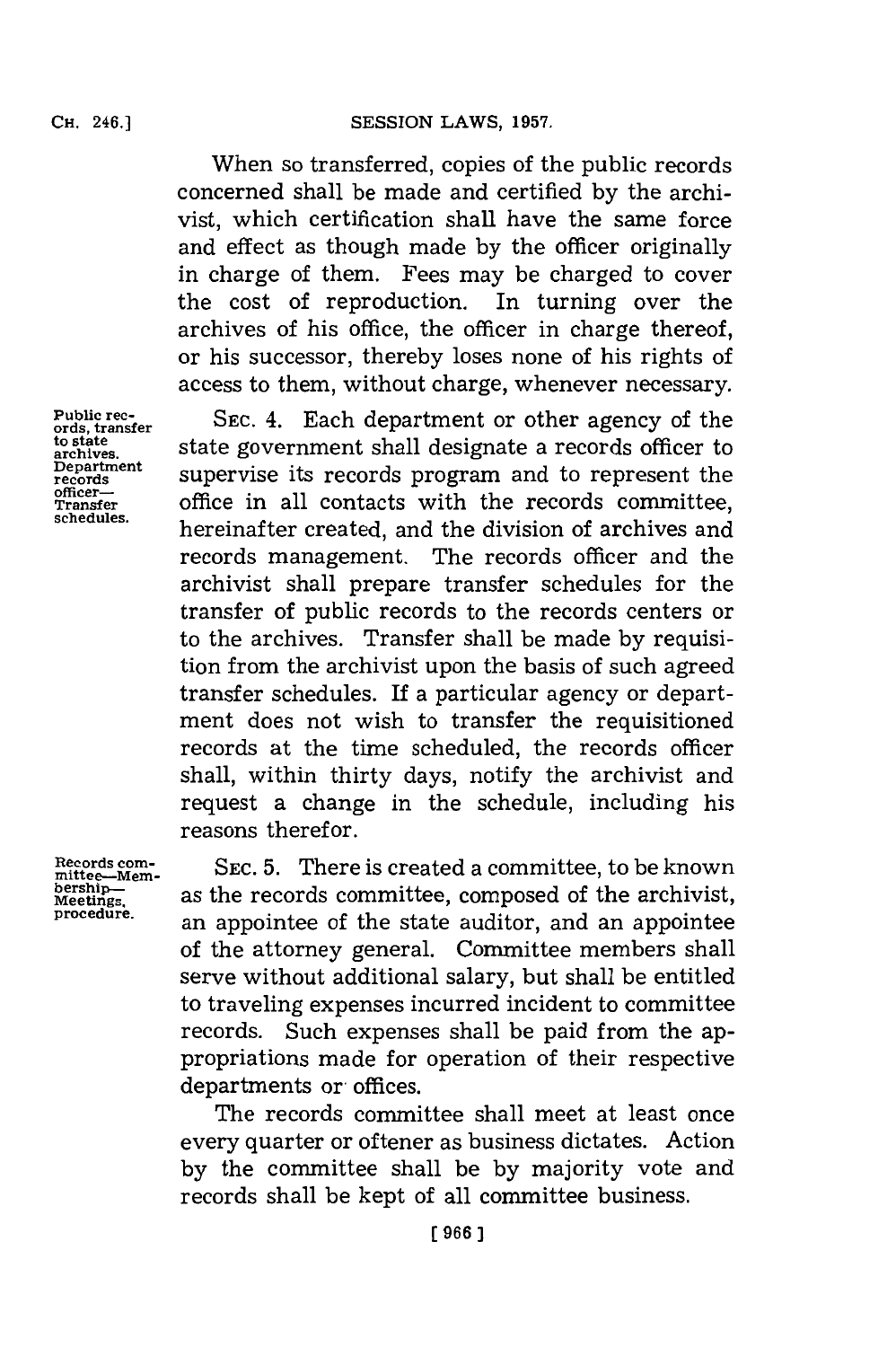It shall be the duty of the records committee to **Duties.** approve, modify or disapprove the recommendations on retention schedules of all files of public records and to act upon requests to destroy any public records: *Provided,* That any modification of a re- **Proviso.** quest or recommendation must be approved **by** the head of the agency originating the request or recommendation.

The division of archives and records management shall provide forms, approved **by** the records committee, upon which it shall prepare recommendations to the committee in cooperation with the records officer of the department or other agency whose records are involved.

SEC. 6. Official public records shall not be de- **Destruct** stroyed until they are either photographed, micro- **Requisiti** photographed, photostated, or reproduced on film, or until they are ten years old, except on a showing of the department of origin, as approved **by** the records committee, that the retention of such records for a minimum of ten years is both unnecessary and uneconomical: *Provided,* That any lesser term of **Proviso.** retention than ten years must have the additional approval of the director of the budget, the state auditor and the attorney general.

Recommendations for the destruction or disposition of office files and memoranda shall be submitted to the records committee upon approved forms prepared **by** the records officer of the agency concerned and the archivist. The committee shall determine the period of time that any office file or memorandum shall be preserved and may authorize the division of archives and records management to arrange for its destruction or disposition.

SEC. 7. County, municipal and other local govern<sub>records</sub> of of ment agencies may request authority to destroy ment agencies may request authority to destroy  $\frac{\text{local}}{\text{general}}$ <br>noncurrent public records having no further ad- $\frac{\text{ciss}-\text{Re}}{\text{states for.}}}$ ministrative or legal value **by** submitting to the

**gen-qui-**

**ion Is-es for.**